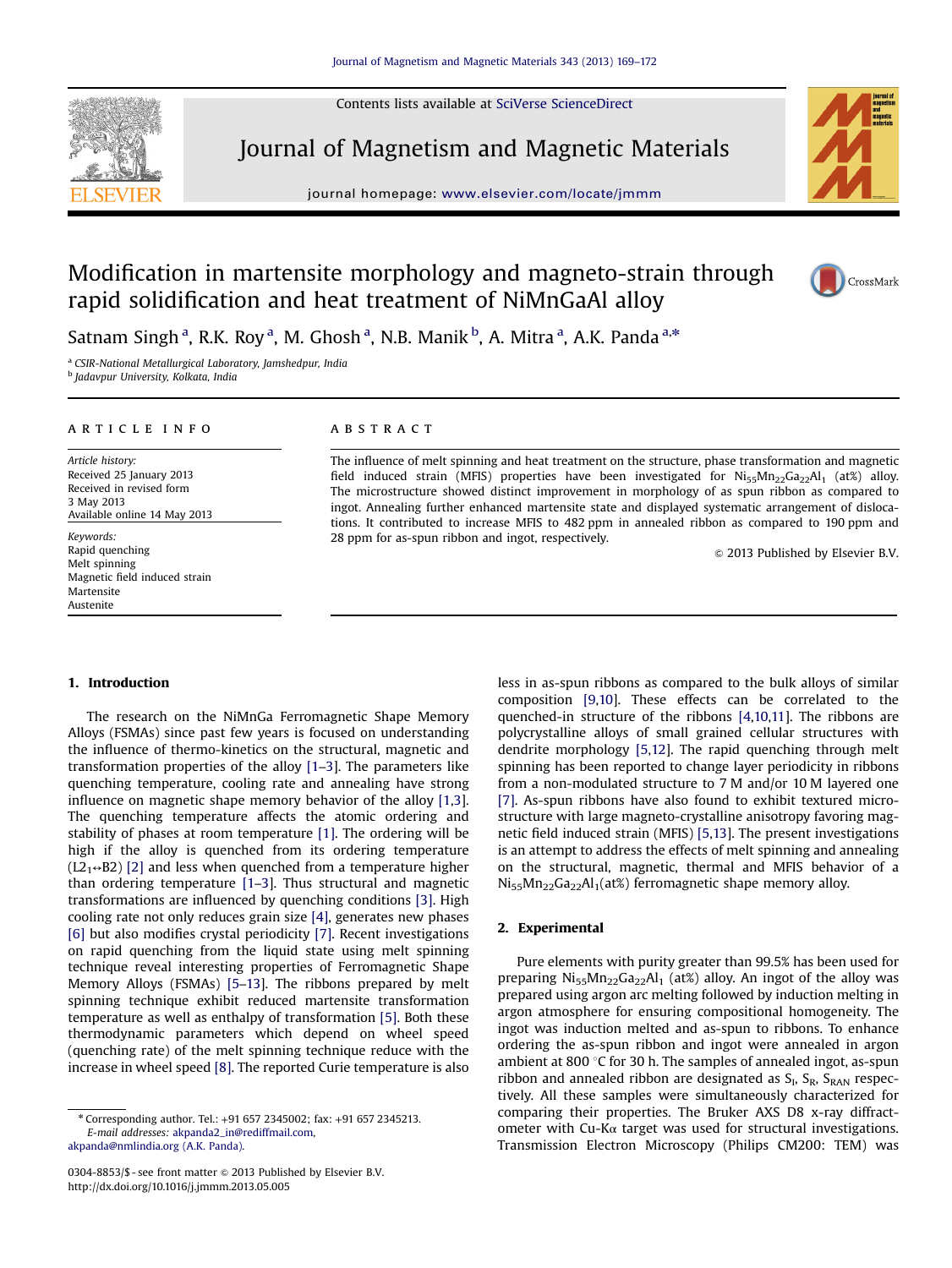carried out for understanding microscopic features. The thermal kinetics and martensite transformation temperatures were observed using Differential scanning calorimeter (Pyris: Diamond DSC) at a scan rate of 15 K/min. Thermo-magnetic measurements and room temperature magnetization were carried out using vibrating sample magnetometer (LakeShore VSM-7404) at a temperature scan rate of 2 K/min. The MFIS measurement was carried out using a device based on two terminal capacitor system developed in laboratory.

### 3. Results and discussion

The x-ray diffraction studies carried out at room temperature (Fig. 1) showed existence of martensite phase in ingot and annealed ribbon. However the as-spun ribbon revealed an additional austenite phase along with martensite phase. Reference peak reflections support martensite to have I4/mmm space group symmetric tetragonal phase. The lattice parameters for the martensite phase calculated from the peaks are shown in Table 1. The tetragonality ratio ' $c/a$ ' for the martensite phase is lower in case of as-spun ribbon as compared to ingot. On annealing the  $c/a$  ratio of annealed ribbons become greater than that of the ingot. However the high cell volume of ribbon reduced on annealing and was lower than that of the ingot. The additional austenite phase in asspun ribbons is cubic with lattice constant  $a=5.758$  Å and the space group symmetry Fm3m. The presence of this phase has been observed in our earlier investigations [\[6\]](#page-3-0). It is suggested that the austenite phase is the influence of rapid quenching. Kressel et al. have predicted about its presence in the alloys rapidly quenching from the B2 domain of T–C diagram [\[3\]](#page-3-0). However, this phase could not be observed in some reports [\[1,3,15](#page-3-0)]. It may be due to insufficient quenching rate during their experiments. In the present case the process of melt spinning with high quenching rate of



Fig. 1. The x-ray diffractograms indicating martensite phase  $(M)$  in ingot and annealed ribbon and a combination of martensite (M) and austenite (A) phases in as-spun ribbon. A small  $A_{220}$  peak (inset) is an indication of retained austenite phase in annealed ribbon.

Table 1

The lattice parameter, cell volume and lattice strain of ingot, as-spun ribbon and annealed ribbon.

| Sample        | $'a'(\AA)$ $'c'(\AA)$ $c/a$ |       |         |       | Cell volume $(\AA^3)$ Lattice strain (ppm) |
|---------------|-----------------------------|-------|---------|-------|--------------------------------------------|
| $S_I$         | 3.834                       | 6.611 | 1.724   | 97.18 | 5500                                       |
| $S_R$         | 3.837                       | 6.606 | 1 7 2 1 | 9732  | 3800                                       |
| $S_{\rm RAN}$ | 3.827                       | 6.617 | 1729    | 96945 | 3600                                       |

 $10^{-5}$  K/s as compared to water quenching ( $10^{-2}$  K/s) leads to frozen in austenite phase. Annealing the ribbons at 800  $\degree$ C for 30 h has reduced the austenite phase. Only a small fraction of austenite phase is displayed by small  $(A_{220})$  peak (inset, Fig. 1). Peak broadening analysis through 'Strokes and Wilson formula' carried out to understand effect of high cooling rate on the lattice strain is given in Table 1. The results reveal largest lattice strain of 5500 ppm in ingot, whereas the strain is smaller in as spun ribbon and annealed ribbon. Usually rapid quenching increases strain in the material [\[3\]](#page-3-0). However the reverse effects are expected to occur because of micro-structural changes during melt spinning.

The difference in quenching rates of air cooled ingot and asspun ribbon as well as annealed ribbon exhibited interesting effects on the microstructures ([Fig. 2](#page-2-0)). Although both the ingot and as-spun ribbon exhibited twinned microstructure, as-spun ribbons revealed more systematic arrangement of twins. In the case of ingot the twins are oriented in different directions intersecting each other [\(Fig. 2](#page-2-0)a). This morphology showed not only high dislocation density but also closed proximal variants. A selected martensite phase with single untwined zone is shown in [Fig. 2](#page-2-0)b. This untwined region is revealed in the SAD pattern (inset, [Fig. 2b](#page-2-0)). The large lattice strain (5400 ppm) obtained from x-ray peak broadening analysis is expected to be originated from randomly arranged high dislocation density in ingot (Table 1). In contrast to the ingot, martensite twins within as-spun ribbons display extended morphology and dislocations are more systematically arranged [\(Fig. 2c](#page-2-0)). As a result the lattice strain in as-spun ribbon showed small value of 3800 ppm. Annealing the ribbons at 800  $\degree$ C for 30 h further enhanced the micro-structure. The martensite twins of annealed ribbons become broader and extended ([Fig. 2](#page-2-0)d) and dislocations piled up closed to the grain boundaries or arranged much more systematically. Annealing also reduced the residual strain produced during rapid quenching of ribbon, therefore reducing the calculated lattice strain in annealed ribbons to an even lower value of 3600 ppm as compared to the as-spun ribbon.

The Differential Scanning Calorimeter revealed the interesting thermo-kinetic and transformation distinctions between ingot, asspun ribbon and annealed ribbons [\(Fig. 3\)](#page-2-0). The transformation in as spun ribbons is distinctly a single step transformation as compared to multi-steps indicated in transformation profiles of ingot. The martensite transformation temperature  $(M<sub>S</sub>)$ , its reverse  $(A<sub>S</sub>)$  and transformation enthalpies of the as-spun ribbons are lower than those of ingot ([Table 2](#page-2-0)). The existence of parent austenite phase in as-spun ribbon along with martensite is supposed to lower its transformation temperature  $(M_S, A_S)$ . It also lowers the span of transformation ( $\Delta M = M_S - M_S$ ) and its reverse  $(\Delta A = A_F - A_S)$  in as-spun ribbon compared to ingot [\(Table 2](#page-2-0)). On the other hand, ingot with predominantly martensite phase revealed much lesser span of transformation. Interestingly the annealed ribbon exhibited transformation span in between as-spun ribbon and ingot because of very small fraction of austenite phase. The austenite phase existing at room temperature does not undergo martensite transformation; thus the transformation enthalpy of as-spun ribbons is lower than that of ingot. In annealed ribbons this phase is nearly absent (inset, Fig. 1); therefore the observed transformation enthalpy is higher than as-spun ribbons but less than fully martensitic ingot.

Thermal and structural properties of the alloy correlatively influenced the magnetic behavior. The thermo-magnetic  $M[T]$ investigations ([Fig. 4](#page-2-0)) revealed lower magnetic ordering temperature  $(T_C)$  of 348 K in as-spun ribbons as compared to 363 K in the ingot. The presence of low fraction of austenite having reduced ferromagnetic ordering temperature lowered the TC of as-spun ribbon compared to ingot [\[16\].](#page-3-0) In the annealed state as the volume fraction of austenite phase is reduced leading to elevation in the magnetic ordering temperature  $T_c$ =354 K. This observation is in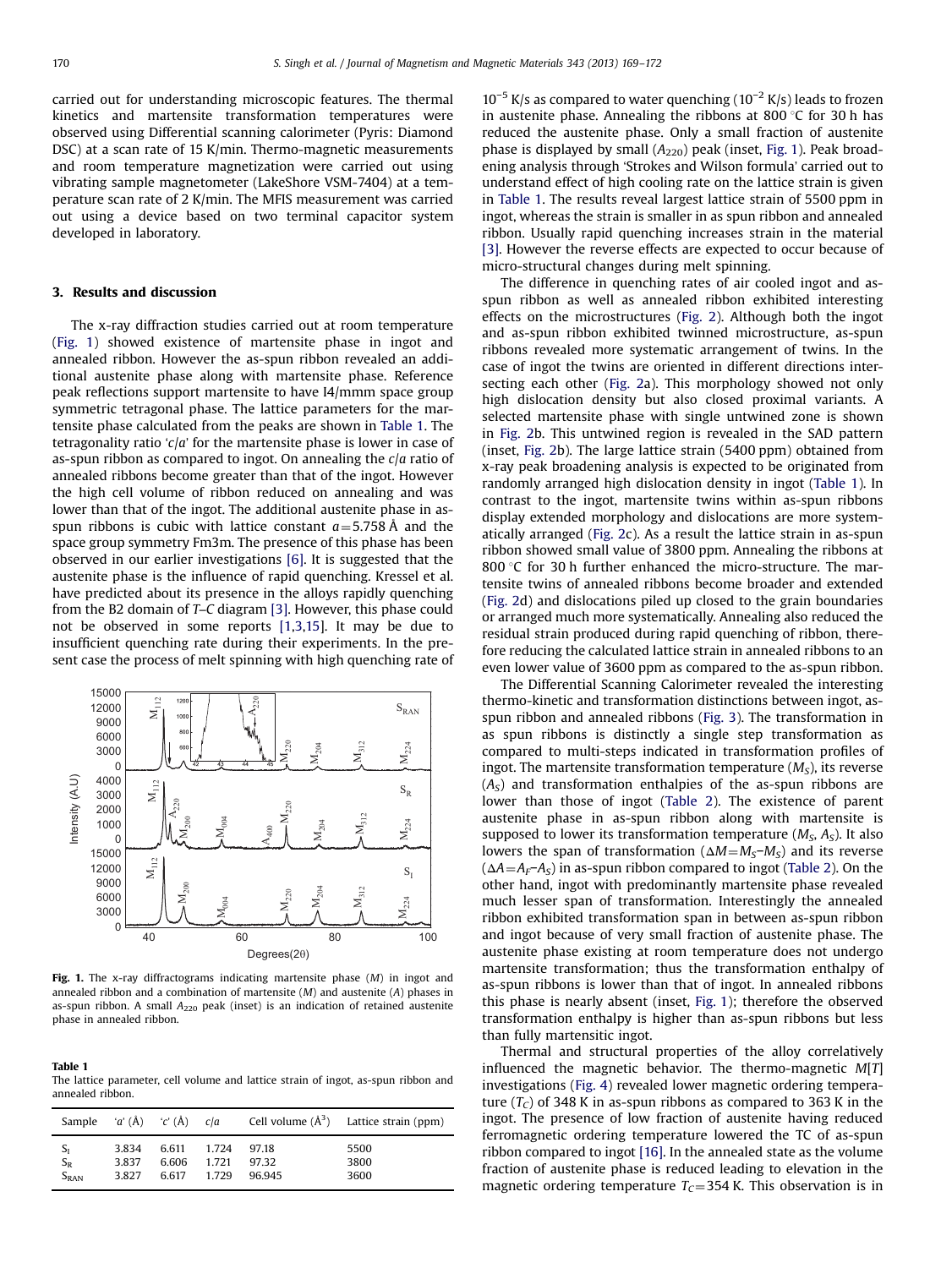<span id="page-2-0"></span>

Fig. 2. The TEM images of (a) and (b) ingot (c) as-spun ribbon and (d) annealed ribbon. The SAD patterns are given in inset.



Fig. 3. The DSC studies revealed martensite transformation behavior for ingot, as-spun ribbon and annealed ribbon.

| Table 2 |                                                                             |  |  |  |
|---------|-----------------------------------------------------------------------------|--|--|--|
|         | The structural transformation temperatures and enthalpies of ingot, as-spun |  |  |  |
|         | ribbon, and annealed ribbon.                                                |  |  |  |

|                             | $(K)$ $(K)$ |                                | Sample $A_S$ $A_F$ $\Delta A = A_F - A_S$ $M_S$ $M_F$ $\Delta M = M_S - \Delta H(H)$ ([ <i> </i> $\Delta H(C)$ ] | (K)               | (K)               | $M_{S}$           | g)               | $\frac{1}{g}$     |
|-----------------------------|-------------|--------------------------------|------------------------------------------------------------------------------------------------------------------|-------------------|-------------------|-------------------|------------------|-------------------|
| $S_I$<br>$S_R$<br>$S_{RAN}$ | 457<br>460  | 484 553 69<br>491 34<br>517 57 |                                                                                                                  | 530<br>468<br>499 | 471<br>443<br>441 | - 59<br>-35<br>58 | 8.6<br>5.1<br>77 | 7.4<br>4.3<br>6.7 |

agreement with the reported investigation [\[10,14](#page-3-0)]. The saturation magnetization value of as-spun ribbon and annealed ribbon is almost similar ∼46 emu/g, indicating that small fraction of



Fig. 4. The thermo-magnetic curves indicating magnetic ordering temperature for ingot, 363 K; as-spun ribbon, 349 K; and annealed ribbon, 354 K.

austenite with martensite does not manifest distinct magnetization levels. Interestingly, the saturation magnetization of ingot is lower with a value of 40 emu/g. Its high value of lattice strain ∼5500 ppm and dislocation density in martensitic variants limit domain saturation [\[17\].](#page-3-0) From the magnetization plots, the coercivity (inset, [Fig. 5\)](#page-3-0) values of 5.8 mT and 4.4 mT for ingot and annealed ribbon respectively are lower compared to 14.7 mT obtained for as-spun ribbon. Martensite accommodation [\[11\]](#page-3-0) and chemical ordering [\[13\]](#page-3-0) during heat treatment is attributed to low coercivity values of annealed ingot and ribbon compared to